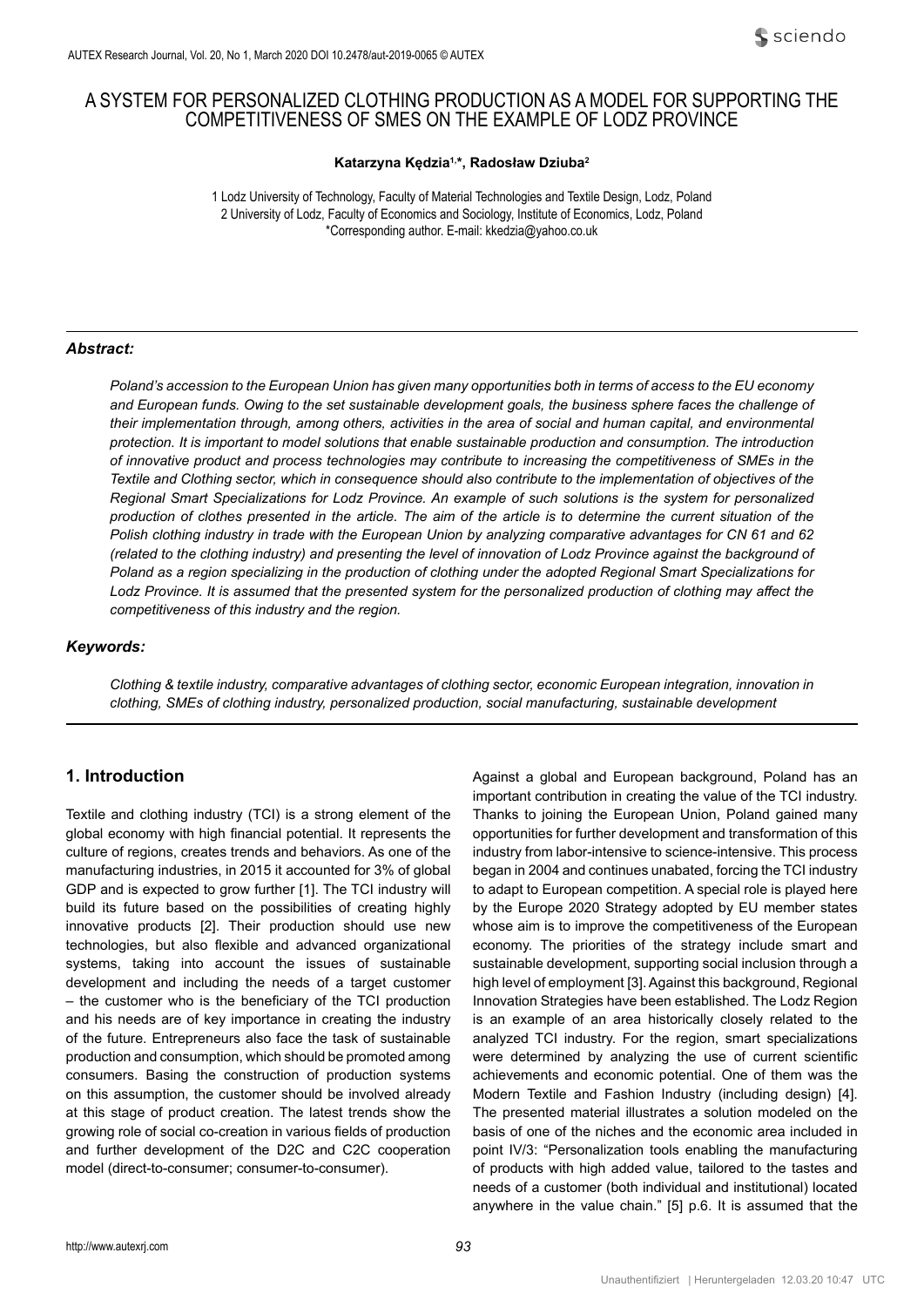answer to this issue is the modeling of the original system for personalized clothing production, which is a combination of many innovative technologies in the TCI industry, as well as information and technological solutions [6].

The aim of the article is to determine the current situation of the Polish clothing industry **in trade with the European Union** by analyzing comparative advantages for CN 61 and 62 (related to the clothing industry) and presenting the level of innovation of the Lodz Region against the background of Poland as an example of a region specializing in the production of clothing under the adopted *Regional Smart Specializations for Lodz*  **Province**. On this basis, a system for personalized clothing production will be presented as an innovative solution that could potentially increase the competitiveness of enterprises, with a special focus on SMEs that constitute the quantitative basis of the Polish and EU economy [7][8].

# **2. Research Methodology**

#### **2.1. Comparative advantages evaluation**

The basis for determining the purposefulness of modeling innovative solutions in the presented article is the determination of comparative advantages for the clothing production sector represented by CN 61 and 62 (in accordance with the Combined Nomenclature of Commodity for Foreign Trade – CN 61 Articles of apparel and clothing accessories, knitted or crocheted, CN 62 Articles of apparel and clothing accessories, not knitted or crocheted)[7] and analysis of data contained in the Regional Innovation Scoreboard [9]. As an example of specialization in clothing production, the Lodz Region and its level of innovation will be discussed. The concept of a personalized clothing production system that potentially increases the competitiveness of SMEs in this production sector will be presented further. In the summary, the conclusions and scope of further actions will be defined.

Comparative advantages determine specializations in the foreign trade sector in a given country. They are based on the Balassa theory, where a comparative advantage is defined as the ability of a given economy to produce a specific product more efficiently and is demonstrated by the level of exports of a given good in comparison with the entire exports in relation to the rest of the world [7][10].

"Comparative advantages of the sector result from the relative abundance of some resources and their use in the process of international division of labor." [11] p. 51

In order to determine the comparative advantages, statistical data available in the Eurostat database will be analyzed [12]. This will be a basis for determination of the following indices: Revealed Comparative Advantage (RCA), Import Penetration (IMP) and Relative Trade Advantage (RTA) [7]. The time range of the analysis of comparative advantages includes data from 2007-2017, the start date being related to the beginning of the financial crisis, and the final one with the last full set of available data.

### **2.2. Regional Innovation Level**

Innovation is a factor influencing the level of socio-economic development of the country and the strength of the national economy [13], which is why it was decided that the level of innovation in the regions will be discussed on the basis of RIS 2017 [14]. Basically, the report methodology assumes the use of the same indices as the European Innovation Scoreboard (EIS) to assess the state of regional innovation, but some data are not available. The basic components that influence the determination of the level of innovation include Human resources, Attractive research systems, Innovationfriendly environment, Finance and support, Firm investments, Innovators, Linkages, Intellectual assets, Employment impacts and Sales impacts.

### **2.3. Personalized production system**

Presentation of the concept of a personalized clothing production system will serve as an example of applying innovative solutions to product individualization and inclusion of a target customer in the process of its manufacturing. Potential benefits resulting from the application of the system, related to the increase of SMEs competitiveness, inclusion of the target customer and issues of sustainable development will be described.

# **3. Results and discussion**

## **3.1. Results of the analysis of comparative advantages and innovation level in the Lodz Region**

In the analyzed time period, the RTA values have been decreasing since 2007 (Table 1) (Fig.1). They reached the value below unity in 2010; this trend was maintained until the end of the analyzed period (the RTA value below unity indicates that there are no comparative advantages). On this basis, the situation of Polish trade for the CN 61 and 62 sectors is unfavorable, and according to the data for 2017, does not show comparative advantages with respect to trade with the EU. However, it should be emphasized that the RTA values are close to unity, which is a positive trend. The analysis also reveals too high absorption of Polish imports, which negatively affects comparative advantages. It may be concluded that this situation could be improved by increasing the value of Polish exports to European Union countries, i.e. support for SMEs in the production of competitive goods and services of the clothing industry. A solution may be the modeling of the innovative process with high value added based on advanced technologies and educated employees. Only such a solution, as difficult to copy, can build a long-term competitive advantage and ensure a unique character of exported products.

### **3.2. Evaluation of the innovation level of the Lodz Region**

To determine the level of innovation in the Lodz Region, the analysis of the Regional Innovation Scoreboard 2017 report was used [9]. The RII index is presented below for all Polish regions according to the Nomenclature of Territorial Units for Statistics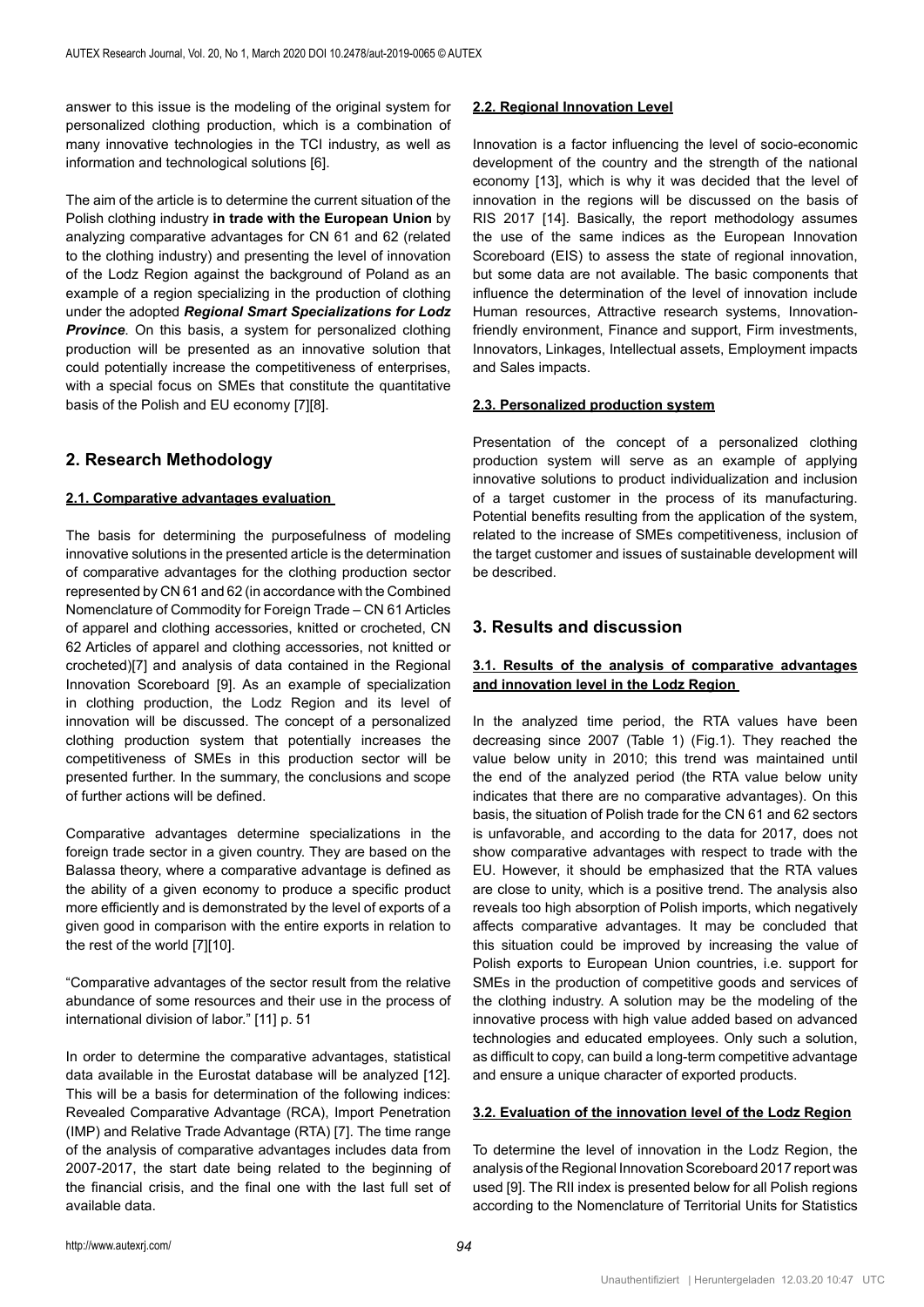| <b>YEAR</b> | <b>RCA</b> | <b>IMP</b> | <b>RTA</b> |
|-------------|------------|------------|------------|
| 2007        | 0.87       | 0.53       | 1.64       |
| 2008        | 1.02       | 0.79       | 1.29       |
| 2009        | 1.02       | 1.00       | 1.02       |
| 2010        | 1.02       | 1.09       | 0.94       |
| 2011        | 1.02       | 1.08       | 0.94       |
| 2012        | 0.99       | 1.03       | 0.96       |
| 2013        | 0.97       | 0.98       | 0.99       |
| 2014        | 1.00       | 1.12       | 0.89       |
| 2015        | 1.09       | 1.21       | 0.90       |
| 2016        | 1.13       | 1.21       | 0.93       |
| 2017        | 1.09       | 1.23       | 0.89       |

**Table 1.** RCA and IMP indices and RTA index calculated on their basis. The author's calculations based on the Eurostat data [12]

(NUTS) (Table 2). The analysis qualifies the Lodz Region for the Moderate Innovator Minus group. Innovativeness of the Lodz Region against the background of the EU and Poland as a Moderate Innovator should be strengthened by works in all areas of the analyzed indices. It is advisable to introduce innovative solutions to improve the SMEs' results in the Lodz Region by designing the process and product innovations that are consistent with Smart Specializations determined for the Lodz Region.

### **3.3. Concept of a system for personalized clothing production**

It is assumed that the answer to the previously indicated economic area is the concept of a system for personalized clothing production. The idea of the system is to allow a customer to create and produce a single model of clothing that would be fully adapted to the individual needs of the customer, such as full size, aesthetic (construction, color) and functional adjustment. Personalization is the development of the idea of Mass Customization, which assumes only limited adjustment to the customer's needs. In this concept, the production is based on a group of standardized elements

 $1,8$  $1.6$  $1.4$  $1.2$  $\overline{1}$  $0.8$  $0.6$  $0.4$  $0.2$  $\epsilon$ 2011 2013 2014 2016 2017  $-1MP$  $\rightarrow$  RTA

**Figure 1.** Graphic representation of all indices for CN 61 and 62 in 2007-2017 (author's own study)

(without the possibility of an arbitrary choice of personal size or construction) and some elements that can be customized (colors, prints, embroidery). The basic assumption used in building the system of personalized production is that the target customer will be involved in the process of product development and manufacturing based on specific quantitative needs. This trend is currently being undertaken in the context of various types of production. In the clothing production, this issue combines the theory of the value chain, marketing and technological innovation, i.e. the development of the Internet and 3D printing. It appeared in the literature around 2012/13 and is also currently discussed at university centers in China, the United States and Finland [14]. In the literature of 2012, there is Markillie's description [15] p. 4:

"(…) a new industry is emerging. It might be called social manufacturing. (…) much of what is coming will empower small and medium-sized firms and individual entrepreneurs."

The main elements used in building the system include the basic infrastructure necessary to undertake customer-company interaction, a certain business model and preparation of the company to implement the system, as well as an offline service, that is all necessary equipment to enable the system operation (e.g. 3D printer, body scanners) and an online service, i.e. a software that gives the ability to combine all system elements both on the company and customer part. Completion of the process must be the stage of production and delivery of the product to individual customers. Such a system is a response to the trend occurring among consumers, such as increased interest in personalized production (fully adapted in terms of size, aesthetics and functions) and the issue of sustainable consumption and production. In order for existing enterprises not to replicate old schemes and have a chance to simply implement the system for personalized production, the value chain should be re-modeled, this time taking into account social manufacturing, necessary technological innovations and properly educated entrepreneurs and employees. It is important to introduce appropriate innovations adequate to the current development of science and to reduce operations to the necessary minimum. The concept of the system is based on a sequence of actions, according to the following scheme (Fig.2).

The individual process stages, transition through subsequent levels, proposed technologies and equipment used will be described below. The program can be configured with any elements depending on the company's strategy. It is assumed that the simplest version of the program allows for the production of one assortment and the whole process may take place outside the enterprise (outsourcing activity). The system can be introduced in an enterprise of any size, be the basis of business or just an idea of the functioning of one department. Its feature is the ability to model the profile of production and components depending on the specialization and capabilities of the company. For example, the use of textronics will enrich the offer of clothing personalization and give it intelligent functional features, thus clothing with such applications will also become a company profile, and the R&D partner will have a chance to check the significance and functioning of the developed technologies. An example of modeling the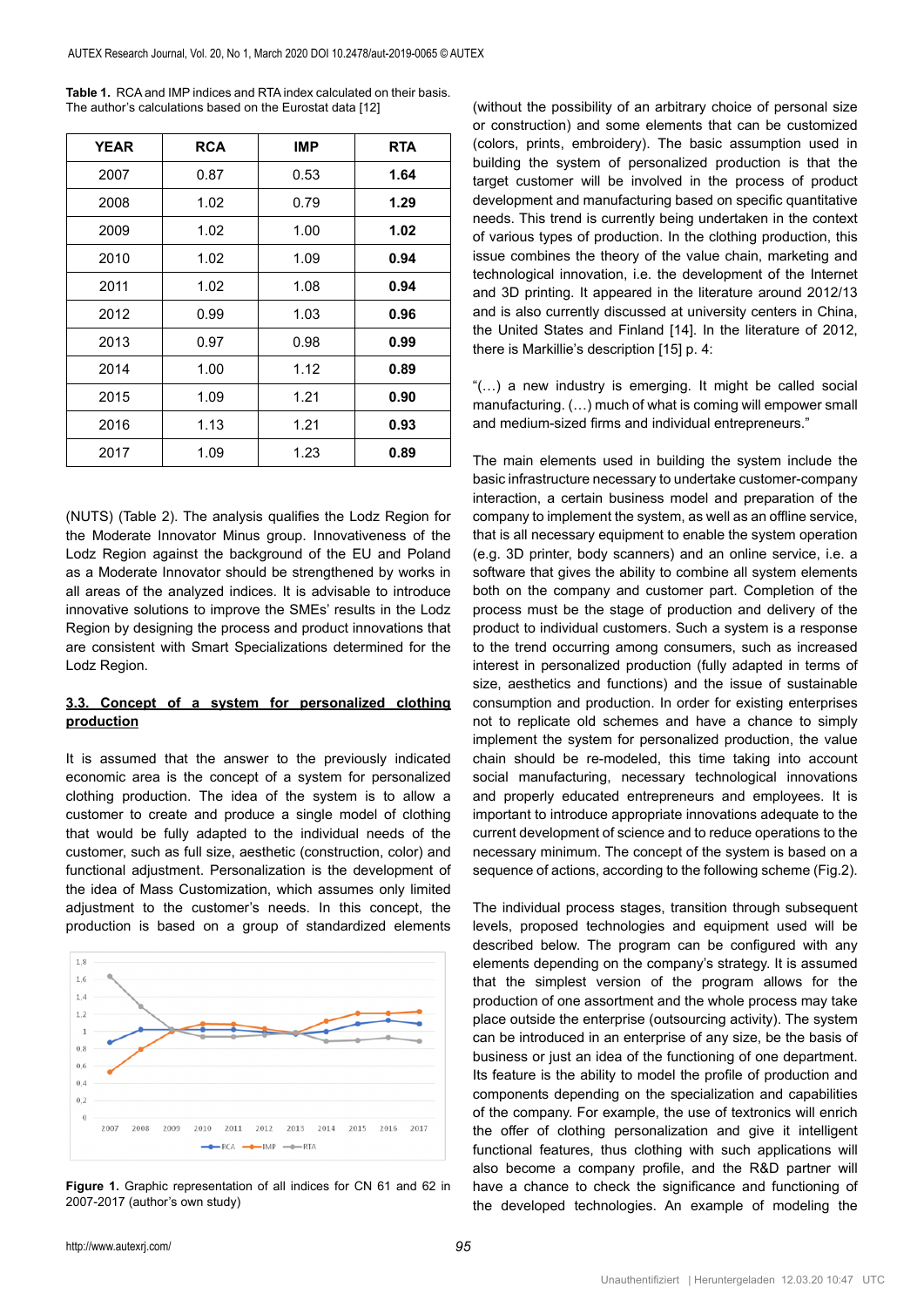**Table 2.** RII index for the regions of Poland vs. EU-28; the RII index for EU-28 is 100 in 2011. The author's elaboration of results presented in the RIS 2017 report [9]

| <b>NUTS</b> | <b>NAME</b>          | <b>RII2009</b> | <b>RII2011</b> | <b>RII2017</b> | <b>RII 2017 RELATIVE</b><br>TO EU-28 in 2017 | <b>INNOVATORS GROUP</b> |
|-------------|----------------------|----------------|----------------|----------------|----------------------------------------------|-------------------------|
| <b>EU28</b> | <b>EU28</b>          | 97.3           | 100.0          | 102.6          | 100                                          |                         |
| <b>PL11</b> | Łódzkie              | 46.0           | 47.0           | 51.7           | 50.4                                         | <b>MODERATE -</b>       |
| <b>PL12</b> | Mazowieckie          | 65.3           | 65.4           | 65.3           | 63.6                                         | <b>MODERATE</b>         |
| <b>PL21</b> | Małopolskie          | 56.7           | 54.0           | 58.7           | 57.2                                         | MODERATE -              |
| <b>PL51</b> | Dolnośląskie         | 56.9           | 54.7           | 58.4           | 56.9                                         | MODERATE -              |
| <b>PL63</b> | Pomorskie            | 56.4           | 56.0           | 56.5           | 55.0                                         | MODERATE -              |
| <b>PL32</b> | Podkarpackie         | 49.7           | 50.3           | 53.2           | 51.8                                         | MODERATE -              |
| <b>PL22</b> | Śląskie              | 56.3           | 49.5           | 51.6           | 50.3                                         | MODERATE -              |
| <b>PL41</b> | Wielkopolskie        | 48.4           | 48.2           | 50.6           | 49.3                                         | MODEST +                |
| <b>PL31</b> | Lubelskie            | 49.7           | 41.1           | 48.7           | 47.4                                         | MODEST +                |
| <b>PL42</b> | Zachodniopomorskie   | 40.6           | 42.6           | 48.2           | 47.0                                         | MODEST +                |
| <b>PL61</b> | Kujawsko-Pomorskie   | 46.5           | 47.5           | 47.5           | 46.3                                         | <b>MODEST</b>           |
| <b>PL34</b> | Podlaskie            | 45.0           | 41.6           | 46.7           | 45.5                                         | <b>MODEST</b>           |
| <b>PL52</b> | Opolskie             | 51.3           | 45.4           | 44.9           | 43.7                                         | <b>MODEST</b>           |
| <b>PL43</b> | Lubuskie             | 41.1           | 39.1           | 42.2           | 41.1                                         | <b>MODEST</b>           |
| <b>PL62</b> | Warmińsko -Mazurskie |                | 43.3           | 39.9           | 38.9                                         | <b>MODEST</b>           |
| <b>PL33</b> | Świętokrzyskie       |                | 37.2           | 37.8           | 36.8                                         | MODEST-                 |



**Figure 2.** Scheme of the interface from the system user's level. The most important stages of the process. Author's own elaboration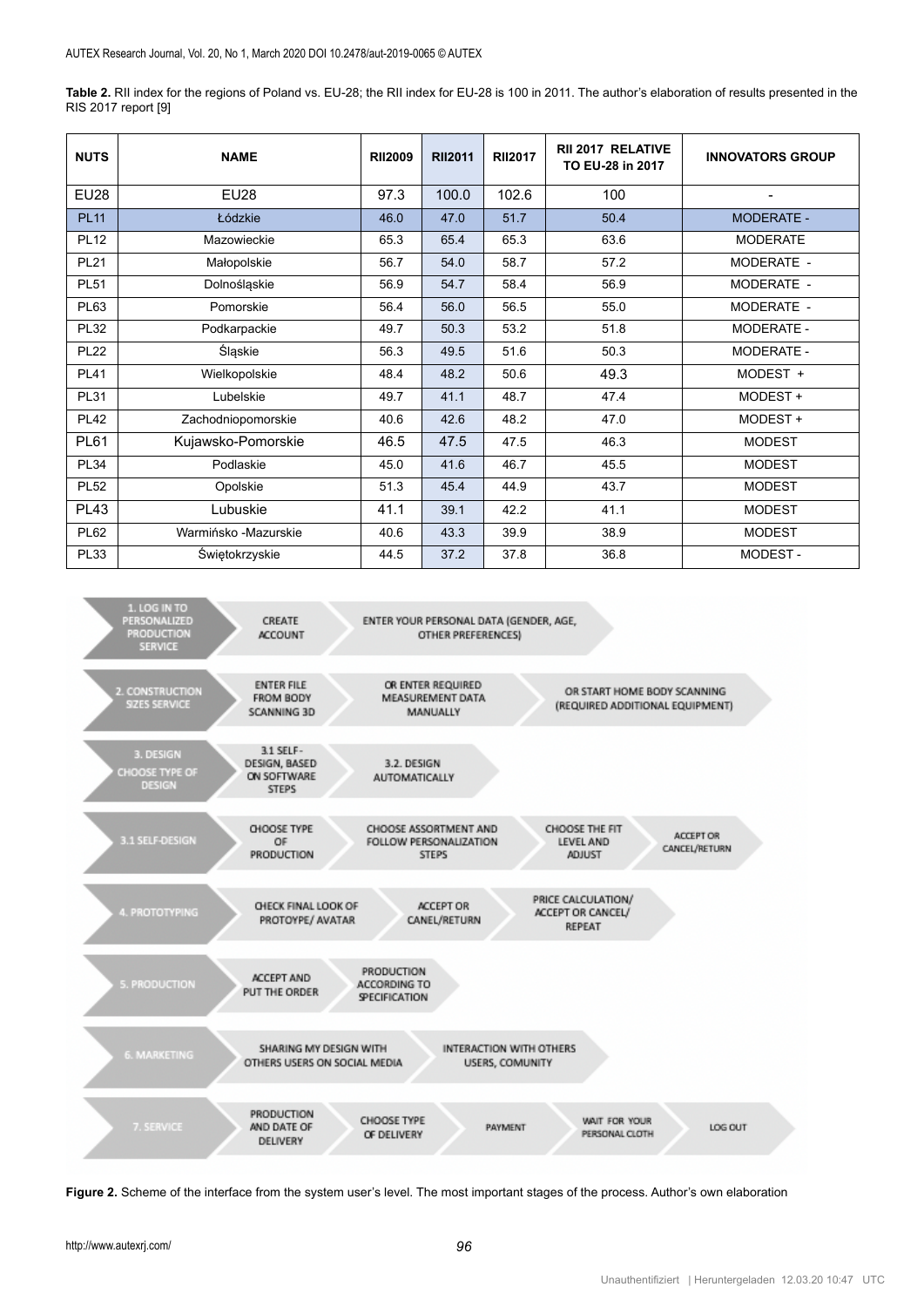system depending on the company's specialization can also be the personalization in the field of printing on fabric and further sewing of a specific category of products. It should be emphasized that the prototyping stage occurs throughout

**Table 3.** Description of the process of personalized clothing production

**1. Logging into the system of personalized clothing production (as in Fig. 2)**

**Result:** user account with full data for further analysis.

**Requirements:** suitable devices for data processing and storage. Introduction of VR technology to create an avatar and virtual fitting.

**2. Construction – size table (options, one choice).**

-enter the file from the performed body scan, assuming to have data from the body scan service performed at the point specializing in this type of services (commercial system of using body scanners possible to be developed outside the designed system);

-enter the necessary dimensions manually, assuming to enter the required and necessary amount of dimensions into the program. For this purpose, the user goes through the subsequent stages showing the method of collecting body dimensions through presentation on the avatar, saving in the form of a table - a data set, with the possibility of editing (an option in which for long-term use and reduction or increase of dimensions, it is possible to change parameters, adjustment); -body scanning assumes the use of a camera installed at home, in this option it is necessary to have additional equipment and access to the program of data processing from the camera (a system to develop, low precision of data collection)

**Result:** supplementing the user's account with data related to his detailed dimensions, creation of a 3D user avatar with full possibility of rotation and movement simulation (important in the case of material drapeability), application of VR technology.

**Requirements:** on part of the enterprise, as in the previous stage, devices allowing for data storage and processing. Establishing contact with a company that scans body shape and, if necessary, indication of the scan location to customers. Incorporation of the latest solutions related to body scanning with structural light, development of scanning service for individual users.

**3. Designing. The basic choice of design methods.**

**3.1. Original designing** based on the path modeled with the personalization program assumes that the user is guided through the system of subsequent stages on which he makes more and more detailed choices defining the preferred appearance of garments;

**3.2. Automatic designing** assumes the use of the DCGAN (Deep Convolutional Generative Adversarial Networks) intelligent design system [16]; in this model, the user specifies style preferences and assortment, the system itself gives suggestions for acceptance and the next stage is production.

**Result**: transition to the next stage of the program.

**Requirements**: devices allowing for data storage and processing, purchase of a separate DCGAN system, the use of artificial intelligence AI, the use of the latest CAD systems.

**3.1. Original designing** (if the above option of original designing has been chosen), the company must first determine the assortment of products to narrow the program options.

-choice of the production method assumes the initial choice between automatic/traditional manual sewing, knitting, 3D printing and an additional option of laser printing on the material. These options must be pre-determined by the company, for instance, if only 3D printing is assumed, this choice determines further stages of personalization (e.g. 3D printing only for the production of blouses, skirts and dresses due to the capabilities of the company). If the user chooses the option of laser printing on the material, further choices will depend on technological capabilities of the system.

-the choice of the assortment assumes a selection from the group of all items of clothing that can be produced by the given enterprises, program restrictions are modeled by the entrepreneur with regard to production capabilities (e.g. in the earlier selection of knitting, not all assortments may be available). The basic selection from the group includes blouses, dresses, pants, skirts, sweaters, shirts, jackets, coats, shoes and underwear.

A 2D library of a given assortment is displayed, the object closest to the customer's expectations is selected, which can be modified in a further step. After selecting the basic 2D model, it is presented to the user on the 3D avatar.

-making modifications in the selected assortment assumes the selection of a cut using a tool for modifying and adding construction lines, changing the length and other parameters related to the cut, changes are visible on the 3D avatar.

-selection of the assortment details assumes the addition of all elements possible to use, taking into account previously made choices, such as collars, cuffs, types of fasteners, additional cuts, straps, etc. Modifications in the shape of selected details are also assumed. The choice is visible on the 3D avatar. -the choice of material assumes a choice between fabric, knitted fabric, a 3D printing filament (for example, if a knitting system was previously chosen, the choice would be limited only to sweaters or knitted fabrics). The program will force the determination of material for each construction element of clothing (e.g. for a jacket, the program will demand identification of material for each element of the top, wadding, lining or will indicate their lack, if required by the user). If the entrepreneur does not demand a change of the program, the earlier selection of production method and assortment determines the choice of material (e.g. the choice of automatic sewing of the jacket decides about the use of a specific group of fabrics). The choice of material will be possible after extending the option with a library of materials, where 3D models will be presented on a small figure and sample in close-up. The content of libraries of materials is adapted to the entrepreneur's production and storage capabilities. After selecting the material, it is presented on the avatar and on the previously selected basic assortment in the base color (gray).

-determining the degree of product fit assumes the option of selecting the percentage fitting to the figure, depending on the material used and its composition. Simulation, by marking with a color scale, of the degree of tightening the body makes it possible to visually present loose fitting. The effect is visible on the 3D avatar.

-the choice of color and pattern assumes determination of the color or pattern available for previously made selection (e.g. if the user chose 3D printing, there is a limited possibility to choose a color, or if he chose the traditional dress sewing the possibilities would be broader but still determined by the entrepreneur). The choice of color and pattern applies to each piece of garment construction. The color selection also applies to accessories.

-introducing one's own graphic for printing onto a fragment or entire clothing, through examples from the library or one's own project/picture. The stage assumes introducing the graphic one by one or multiplicating it. Determination of the position, size, possible adjustment of the range of colors. The effect is visible on the 3D avatar.

-selection of accessories in the form of buttons, applications, embroidery, ready-made decorative elements from the library of accessories, it is assumed that one's own graphic for embroidery can be introduced or simple graphics based on the program can be designed. The effect is visible on the 3D avatar. **Result:** a full picture of the choices made in the form of a prototype, a 3D avatar.

**Requirements:** data processing and storage devices, defining the company's production profile to enable/ disable program modules (configuration). Including into the process a possibility of printing accessories on a 3D printer and laser printing as directed by the customer. CAD software for design.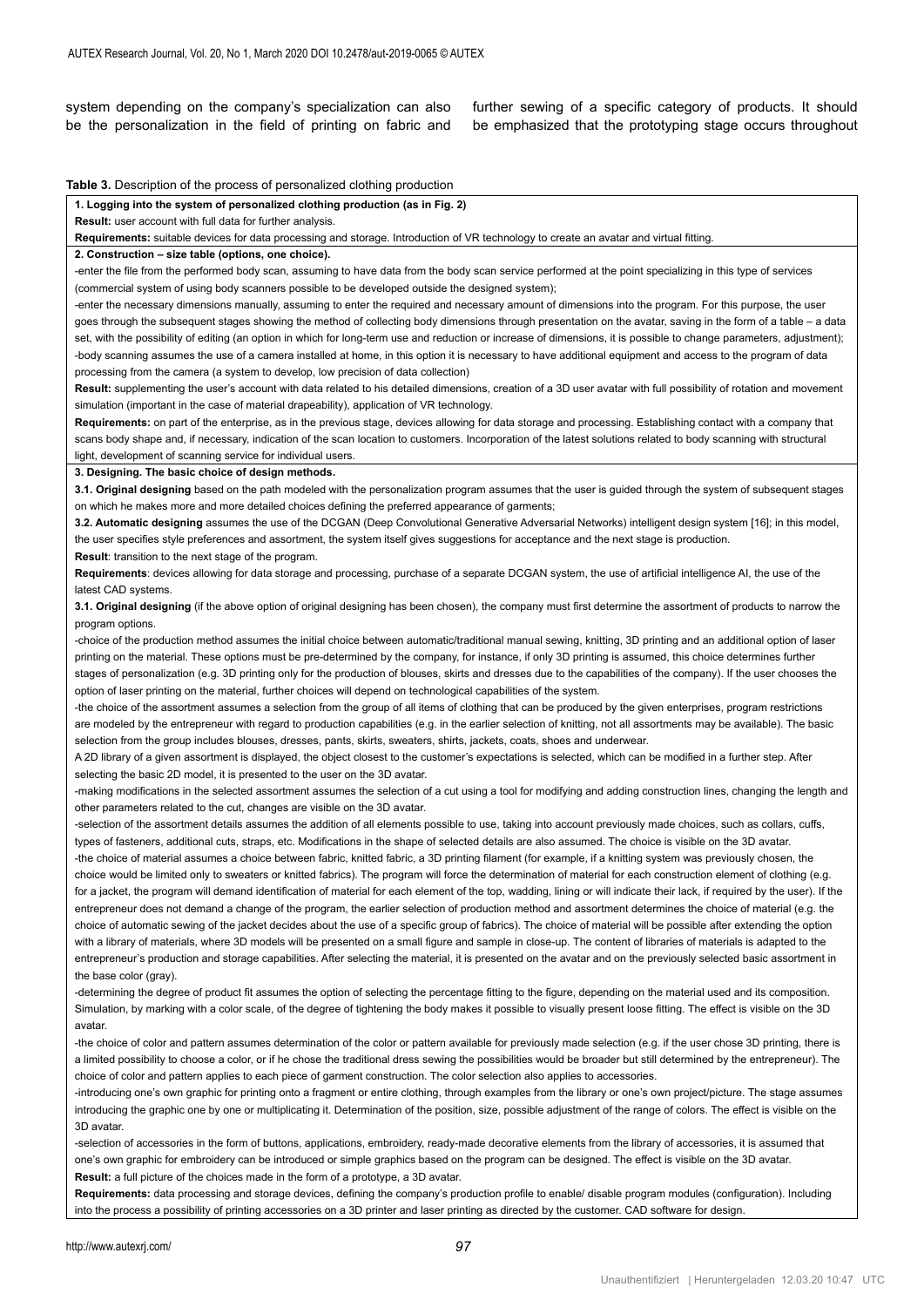#### **Table 3 continued.** Description of the process of personalized clothing production

| 4. Prototype                                                                                                                                                      |
|-------------------------------------------------------------------------------------------------------------------------------------------------------------------|
| -checking the prototype on each side (back and front) thanks to the avatar's rotation ability;                                                                    |
| -checking the drapeability of the material thanks to the possibility of movement simulation;                                                                      |
| -final acceptance of the model;                                                                                                                                   |
| -determination of the final price of the product.                                                                                                                 |
| Result: a ready prototype of a personalized clothing design visible on the avatar, the process of order completion began.                                         |
| Requirements: data processing and storage devices. Software for prototyping and the ability to check the material drapeability. The ability to check the model in |
| motion on the avatar. Application of VR technology.                                                                                                               |
| 5. Production                                                                                                                                                     |
| -receiving a production order directly from the customer;                                                                                                         |
| -production based on the generated documentation of the personal clothing model including all parameters;                                                         |
| -quality control;                                                                                                                                                 |
| -labeling, packaging.                                                                                                                                             |
| Result: production of a personalized clothing model according to the specification given by the customer and the generated documentation.                         |
| Requirements: data processing and storage devices, purchase of appropriate devices enabling production of the model, purchase of appropriate materials            |
| enabling production of the model or concluding a contract with an external company to perform specific services and only coordinating the processes. The use of   |
| the latest clothing production possibilities: automatic sewing, tailor-made sewing, clothing printing.                                                            |
| 6. Marketing, 7. Service (as in Fig. 2)                                                                                                                           |
|                                                                                                                                                                   |
|                                                                                                                                                                   |

all stages of the process (combines them) and only its final acceptance is a separate phase. One can return to each stage by introducing modifications (Table 3).

Basic elements necessary for the system to function:

-user: computer or smartphone, internet network, optional access to the 3D body scanning point (not necessary), the possibility of electronic payments;

-entrepreneur: purchase of the described software for clothes personalization, appropriate software to efficiently handle the program and database, access to equipment that makes it possible to produce clothes or sign contracts with companies performing specific services (3D body scanning, 3D printing, automatic sewing of clothes, 3D knitting, traditional sewing, making additions and logos, digital printing on various materials), employment or delegating people to operate the system, organizing the payment and delivery system, marketing activities and customer service.

The described process can be modified (expanded or limited) depending on the entrepreneur's needs, however its basic idea of making personalized clothing and involving the customer from the beginning of the process remains unchanged. The scope of introduced and applied technologies depends on the entrepreneur and constitutes the company's specialization.

The advantages of using a social production system that involves the customer in the product development process mentioned in the literature include, among others, direct contact of the consumer with the producer [17]; support of designing; no production minimum, access to innovation; fresh ideas from customers; fast production and delivery time; customer's impact on value added growth; reduction of the area of traditional stores, costs related to employees, energy and logistics [18]; online service availability; reduction of storage stocks by abandoning mass production, a positive impact on the natural environment – reduction of mass production minimizes environmental pollution.

In addition, thanks to the further advancement of personalized production, sectors providing logistics services, IT systems serving as the basis for building the discussed system, CAD programs focused on adaptation to individual users and automation of clothing production will develop.

# **4. CONCLUSIONS**

As a result of preliminary studies showing competitive position of Poland vs. the European Union and against this background of the Łódź Region which is an example of a region specializing in the clothing production under the adopted **Regional Smart Specializations for Lodz Province**, it is observed that Poland was losing its competitive position against EU countries over the period 2007-2017. One of the recommended actions that should improve this situation is to support competitiveness and, hence, the innovativeness of the clothing sector in the Lodz Region. On this basis, it was recommended that the entrepreneurs of the region of Lodz should implement a modeled system for personalized production of clothing, i.e. an innovative ready-made solution that could improve their offer. The system is a flexible tool for introducing innovative technologies anywhere in the value chain. Each of the technologies used can be outsourced, the entrepreneur is not obliged to purchase the device. It is assumed that this may additionally support cooperation between entrepreneurs. Thanks to the cooperation and grouping of enterprises with complementary services, it is possible to more effectively use the potential of various companies with different specializations. Cooperation can reduce the costs of various activities.

The modeled system is a flexible solution in which the entrepreneur decides about the degree of system implementation and applied technologies. Implementation of specific production solutions and identification of a specific assortment group will result in the establishment of a company specialization. Thus, it supports the creativity of entrepreneurs and leads to the emergence of new innovative products as well as business models and workplaces.